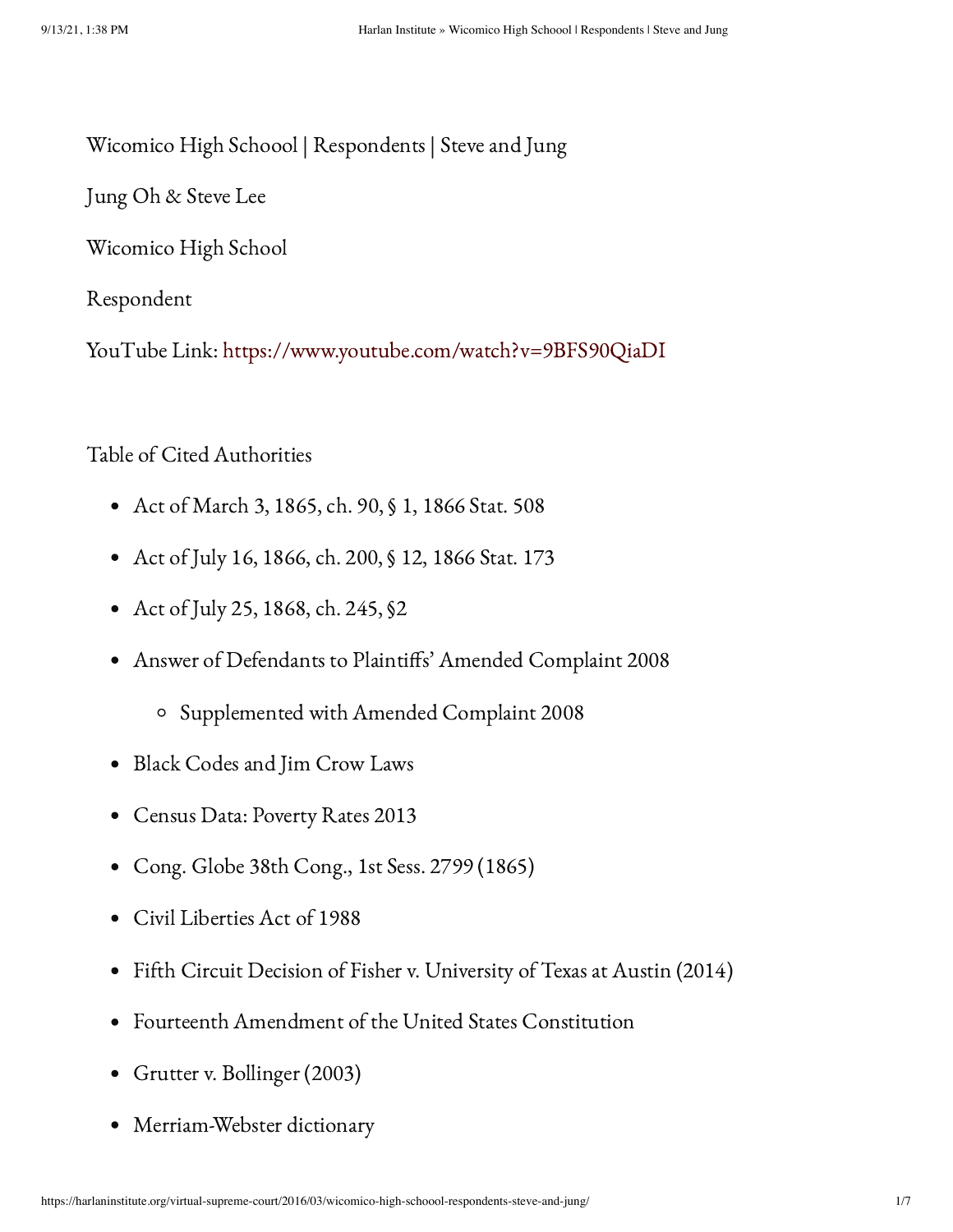- Parents Involved in Community Schools v. Seattle School Dist. No. 1 (2007)
- Regents of University of California v. Bakke (1978)

## Statement of Argument

Racial discrimination and oppression have been a large portion of the history of United States. Although the government gradually extended rights to minority groups, the formerly enslaved and other ethnic groups often find themselves predisposed to much disadvantages and barriers as extension of rights was not enough to alleviate the adverse circumstances. Therefore, the government instituted affirmative action policy to lessen these detrimental conditions.

After being rejected from admission into University of Texas at Austin (UT Austin), Abigail Fisher challenged the decision, contending that she was denied due to race being a considered factor in the admission process. However, the central question presented before the Supreme Court is the constitutionality of affirmative action—whether affirmative action conflicts with rights guaranteed by the Fourteenth Amendment of the Constitution of the United States.

The historical and modern contexts show that affirmative action is beneficial for promoting equality and interaction between different ethnic groups within the society, and raceconscious affirmative action does not violate the Fourteenth Amendment of the United States as long as they follow the guidelines precedented in previous rulings of the Supreme Court of the United States. Specifically, the admission policy of UT Austin is constitutional as it follows scrutiny articulated.

# Argument

Merriam-Webster dictionary defines affirmative action as "the practice of improving the educational job opportunities of members of groups that have not been treated fairly in the past because of their race, sex, etc." Affirmative action—as long as it abides to the scrutiny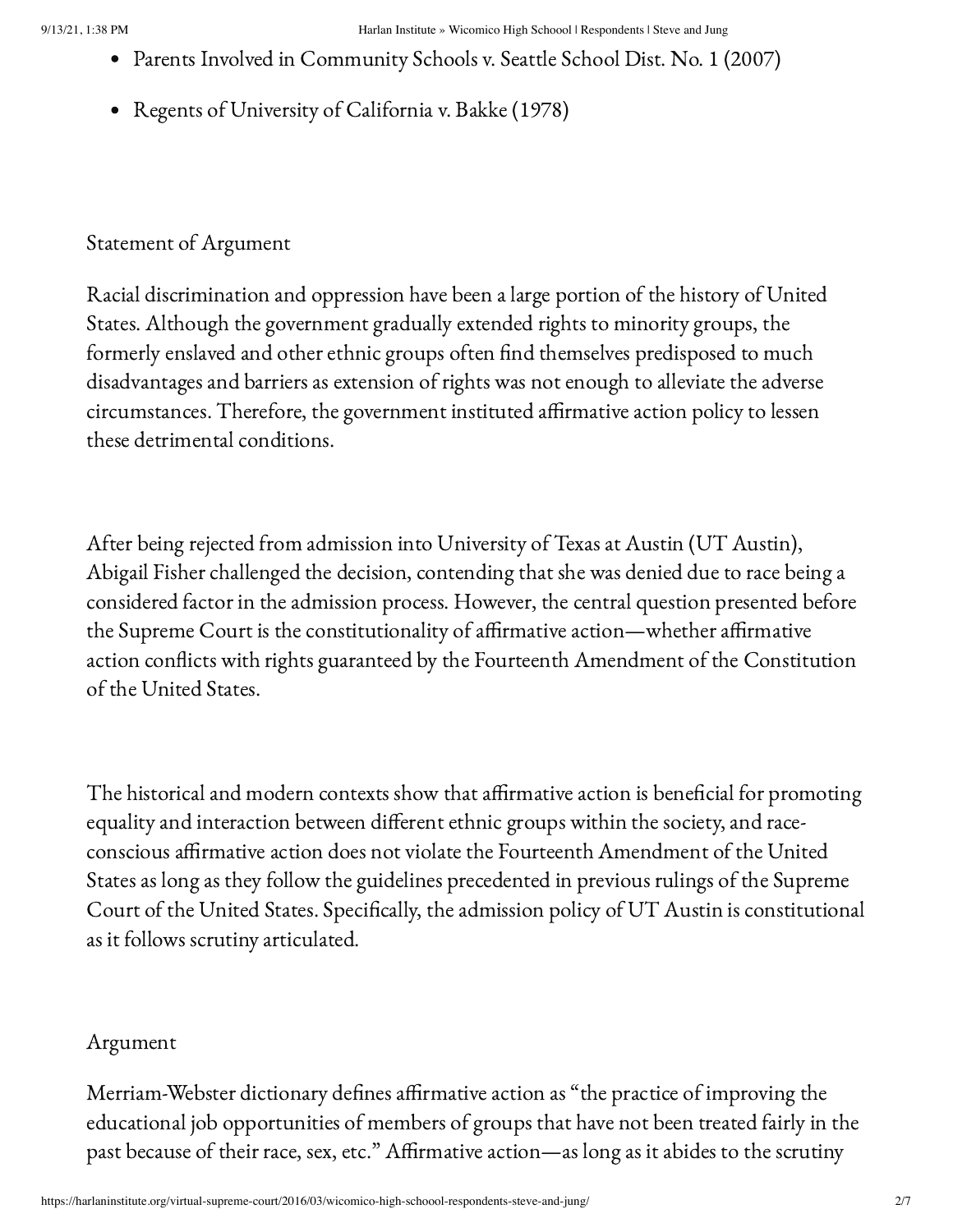standards articulated by the Supreme Court—endeavors to correct the transgressions made onto many minority groups whose rights were curbed throughout history and thus should rather be considered as a step towards a constitutional action in current context.

African Americans are a prime example of a minority group whom affirmative action was enacted to aid. From the colonial times up to the Civil War, the southern states of United States of America employed a slavery system consisting of forced laborers from the African continent as a means of economical foundation of the plantation economy. These forced laborers—or slaves—had no rights, freedom, or powers and soon became a topic of conflict which their northern counterparts who believed that slavery in essence is morally wrong. The conflict served as the main cause of the Civil War (1861-1865), which terminated with Union victory. The Union president, Abraham Lincoln, issued Emancipation Proclamation which fundamentally freed the slaves; and the legislative branch soon passed the Thirteenth, Fourteenth, and Fifteenth Amendments, thereby giving rights to the freed slaves. However, merely freeing the slaves was not enough; the formerly enslaved had no money, education, or other necessary means to assert independence successfully.

In the legislative debate of the first session in the 38th Congress, Republican Senator Charles Sumner acknowledges that the freed persons are in "helpless condition [without ability to obtain work] without assistance" and without the assistance "they will be left to perish." Sumner understands that, without involvement of the government, the freed persons were most likely return to living under the horrendous conditions which defeats the primary purpose of the abolishment of slavery thus acting against the virtues specified in the Fourteenth Amendment. To prevent such disaster from reoccurring and to alleviate the distressful environment from which the recently liberated slaves were suffering, the Congress passed a bill creating the Freedmen's Bureau. It is essentially an early form of affirmative action; the bureau advocated to help the underprivileged—the poor and the freedmen—by offering them shelter, immediate basic necessities, and education that wasn't offered to the privileged by the government.

Another point that should be addressed is whether it was the responsibility to act upon the affirmative action should have been that of the government. Looking back historically, it is only plausible that the federal government had acted upon the matter as the south imposed many discriminative actions such as the Black Codes and Jim Crow Laws after the Freedmen's Bureau was killed by its opponents through legislative pressure from the southern states, showing that the local states rather acted to restrict the liberties of the freed minorities. In actuality, the imposition of the laws oppressing minorities ultimately went against the virtues articulated in the Fourteenth Amendment thereby resulting in the disproportionate situations of minorities experienced today. Thus, these events in history in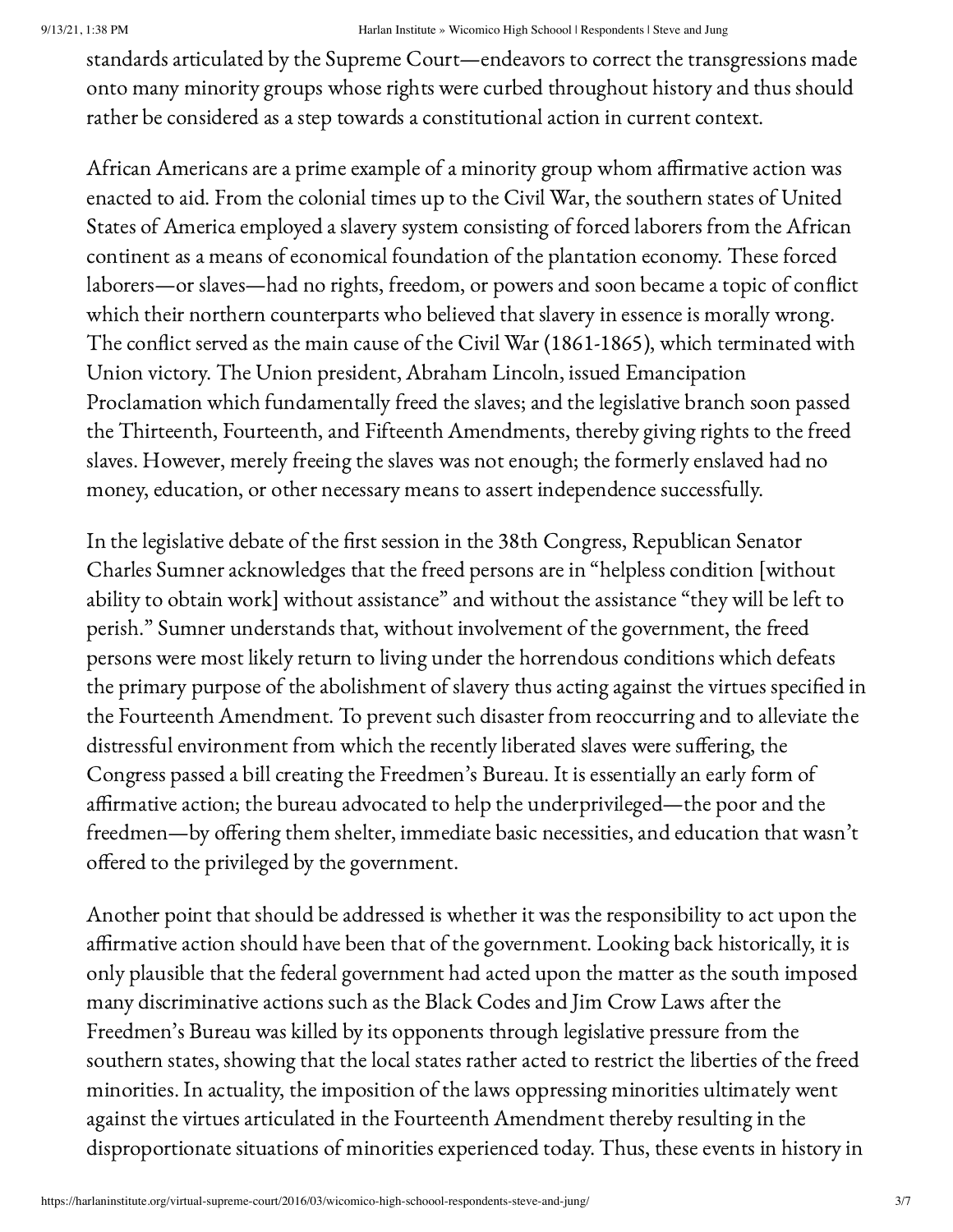#### 9/13/21, 1:38 PM Harlan Institute » Wicomico High Schoool | Respondents | Steve and Jung

addition to slavery which violated the liberties of many persons contributed to the persistence of unequal statuses of minorities; therefore, the government has the right to enforce counteraction of the inequalities created in the past through affirmative action.

As previously discussed, affirmative action programs are necessary to correct the much societal disparity caused by past injustices towards the minority groups thus rather promoting the statutes described in the Fourteenth Amendment in reality. Both the practice of slavery and further discrimination of particular ethnic groups throughout history has adversely affected their status, and most significant example is the inconsistency in the socioeconomic status based on race. The 2013 census regarding the relationship between race and poverty rate conveys that many ethnic groups that were most acutely treated throughout history—African Americans, Native Americans, and hispanics experience at least twice as much poverty rate than that of white race and are generally composed of the highest poverty rates overall. To attenuate the imbalance that the minority groups unfairly endure socioeconomic hardships created by the inadequate treatment of racial discrimination in the first place which violated the statutes denoted in the Fourteenth Amendment, affirmative action is a necessary tool that aims to assuage the deprivation of rights guaranteed by the Fourteenth Amendment.

Another instance in which affirmative action tries to repair the violation of the rights given in the Fourteenth Amendment was during World War II after the Japanese bombing of Pearl Harbor. After the incident, America took an unfavorable view upon the Japanese Americans who were forced to relocate to internment camps. This action, unauthorized in terms of legality as personal liberty was infringed without having declared the necessary martial law which allows suspension of personal rights at the cost of national security, essentially violated many rights including the statutes indicated in the Fourteenth Amendment. Recognizing the prejudice that the America had caused, Civil Liberties Act of 1988 was passed by the Congress and signed by President Reagan. This legislation formally apologized to the Japanese Americans and provided some monetary reparation for the misdemeanor enacted by the United States government. The reparation was intended for the minorities who suffered and their heirs who had to carry on with their disadvantaged position in the society; it was not intended to benefit the entire population in whole. The affirmative action is directed at and only benefited a particular minority group that suffered, but it is illogical for an individual who was not a victim of unlawful discrimination to claim the same benefits under the equal protection of laws under the Fourteenth Amendment as the affirmative action policy aimed to serve as a mean of reparation to those whose rights had been violated.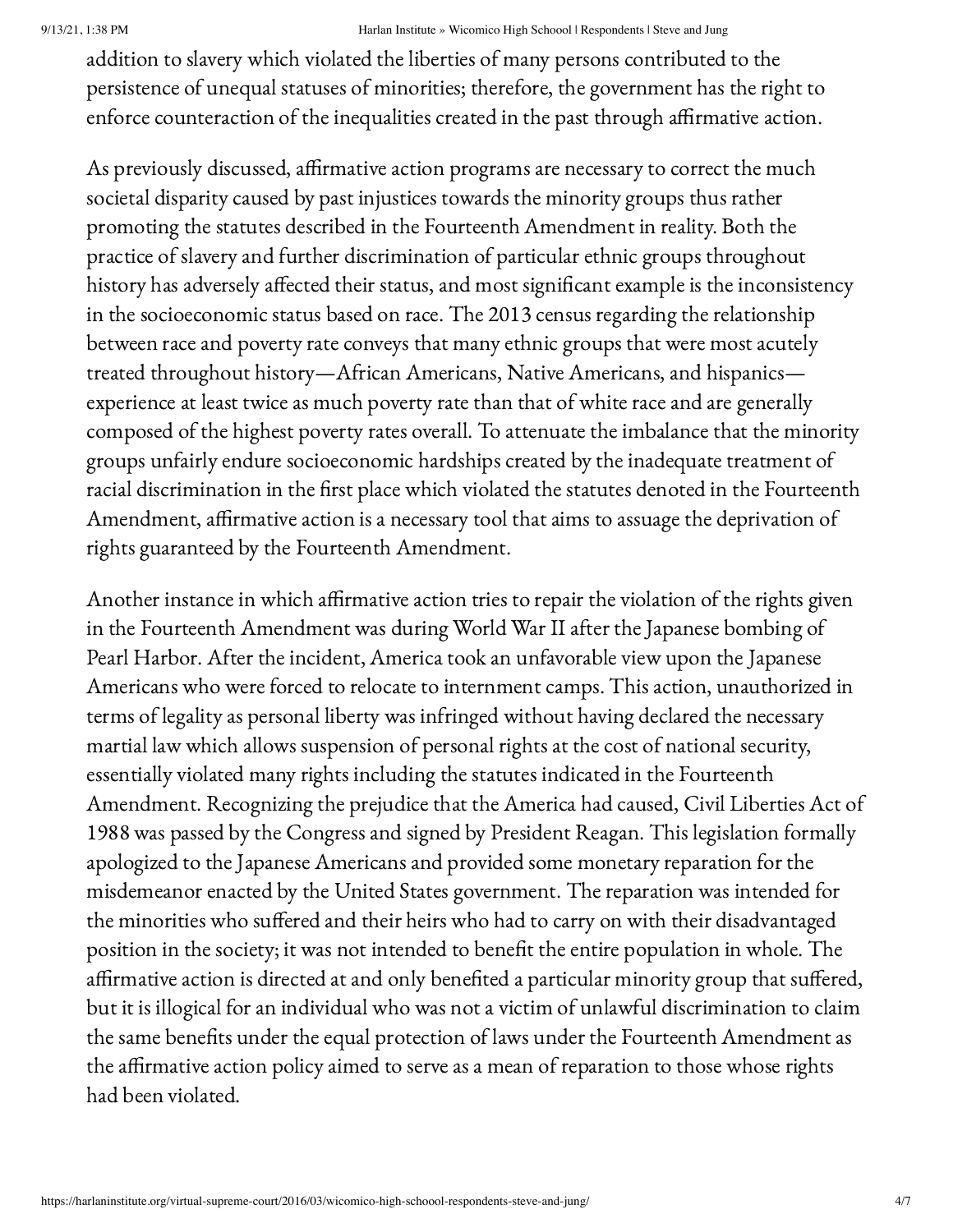#### 9/13/21, 1:38 PM Harlan Institute » Wicomico High Schoool | Respondents | Steve and Jung

Many previous court cases reflect the general precedent that usage of affirmative actions are appropriate provided that it abides by the strict scrutiny. In Regents of the University of California v. Bakke (1978), the Supreme Court of the United States found that—although a quota system reserving admission for minority candidates is unconstitutional consideration of race as a factor in admission is acceptable under certain scrutiny. The scrutiny is further articulated in the cases Grutter v. Bollinger (2003) and Parents Involved in Community Schools v. Seattle School Dist. No. 1 (2007). In Grutter, the court observed affirmative action in relation to the Equal Protection Clause and determined that that the affirmative action is constitutional as long as it meets scrutiny. Moreover, Supreme Court in Parents Involved ruled that affirmative action that does not meet scrutiny standards is unconstitutional thus further demonstrating that affirmative action may deemed unconstitutional if it scrutiny is not followed.

Scrutiny is mainly stipulated by the Supreme Court with the following components: compelling interest and narrow tailoring. Compelling interest is elucidated as having a meaningful purpose of implementation; the object must not be compromised inessential motivation. Narrow tailoring is concept of law in which its methods are to achieve its purpose specifically while not creating an obstacle towards whom the policy was not intended to aim.

As described in the Fifth Circuit Decision of Fisher v. University of Texas at Austin (2014), compelling interest of UT Austin in adding race as a factor in admissions process was to represent populations more proportionately, promote diversity, and generate"educational benefits that diversity is designed to produce." Inadequately represented between 1998 and 2004, African American population at UT Austin consisted of approximately 3 to 5 percent whereas the Hispanic population consisted of approximately 13 to 15 percent. We also acknowledge that university is not merely about professors teaching and students learning; it also consists of opportunities to experience and explore new things. The Fifth Circuit opined that diversity brings "increased perspectives" as it allows people of distinct experiences and cultures to interact, fosters "professionalism … because the skills students need for the "increasingly global marketplace can only be developed through exposure to widely diverse people, cultures, ideas, and viewpoints," and promotes "civic engagement" as it encourages interaction with others.

The addition of race as a factor in admissions process is narrowly tailored as it considers race subtly among variety of other factors without an admission quota. In deciding which applicants to admit after the "Top Ten Percent Rule", UT Austin uses two standards as acknowledged in the Defendant's Answers to Amended Complaint: Academic Index (AI) and Personal Achievement Index (PAI). AI considers the applicant's academic ability using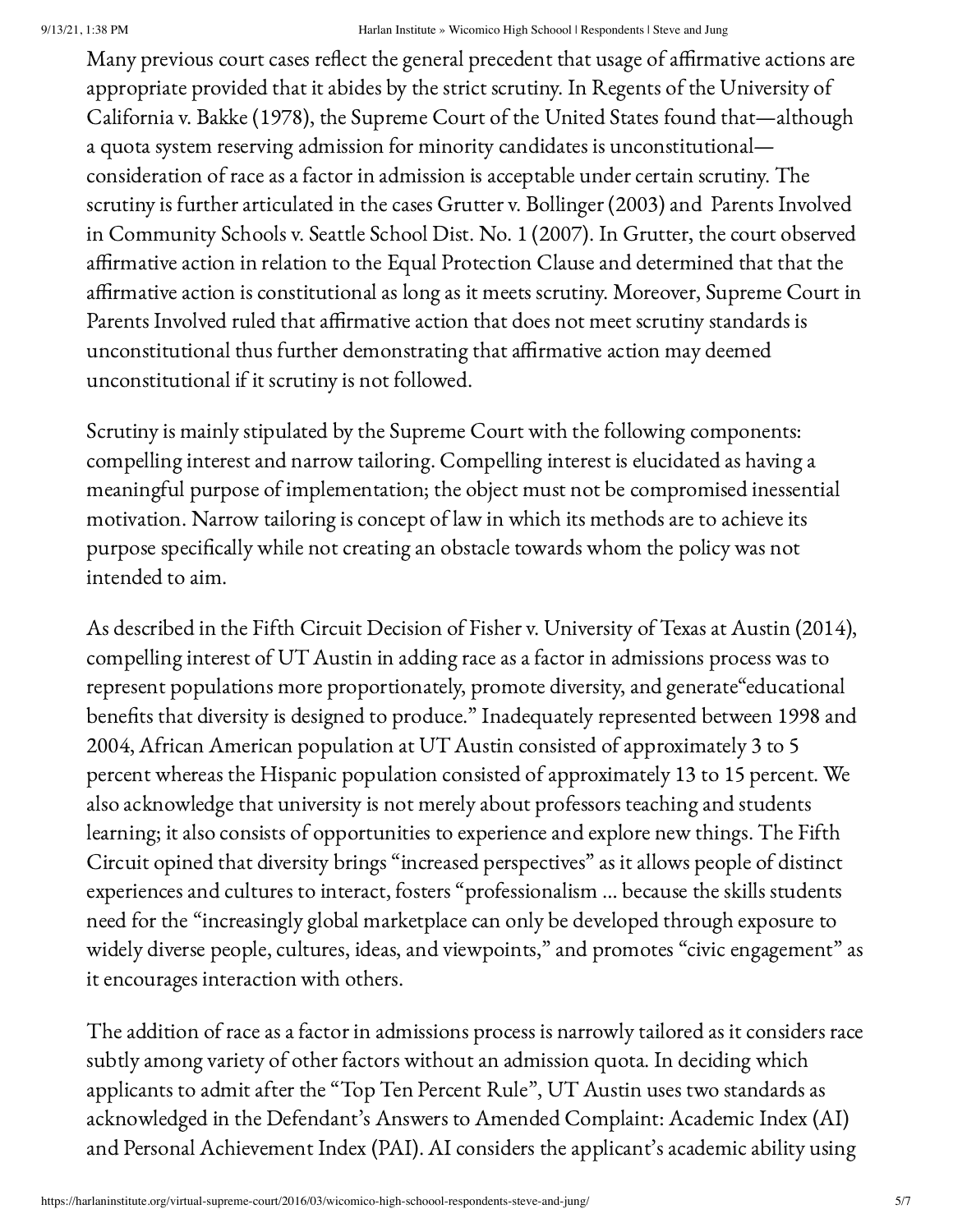#### 9/13/21, 1:38 PM Harlan Institute » Wicomico High Schoool | Respondents | Steve and Jung

information such as class rank and standardized test scores, and race is not a factor thus is irrelevant to this topic. PAI considers variety of other factors including essays, leadership, extracurriculars, awards and honors, work experience, and community services as well as socioeconomic status, language spoken at home, custodial status, etc. Race as a factor is only a part of the holistic PAI, and defendants deny the petitioner's claim that there was "substantial advantage in admission process [for minority students]." Since race is only a one factor among many others and alternative completely-race-neutral ways (ex. AI or Top Ten Rule) through which the applicant can compete exists, the admission process of UT Austin meets the narrowly tailored requirements articulated by the previous Supreme Court rulings and is therefore constitutional.

Many legislation passed in the Reconstruction Era also support the notion of affirmative action. After it reached the allocated time specified in its creation, the Freedmen's Bureau was extended as the Act of July 16, 1866, ch. 200, §12, 1866 Stat. 173 made its way past the legislative action. The advocation was so immense that the Congress even overrode the opposition and veto by President Johnson. Furthermore, the support behind offering special aid to those previously discriminated was expressed even as the opposition against the Freedmen's Bureau by creating a separate department with which the education can be provided as stated in Act of July 25, 1866, ch. 245, §2. These legislations passed in the Reconstruction Era leads to the conclusion that the concept of liberty and justice are of our tradition.

However, affirmative actions should not be indefinite. Depending on the time frame, the federal government should adjust affirmative action accordingly to make sure that the minorities get aid but not so much that the rights of the majority are deterred. This concept of context and time limit was articulated even as early as the Reconstruction Era. During the first session of the 38th Congressional meeting, Mr. Charles Sumner expressed that we should establish the Freedmen's Bureau "not to support them, but simply to help them to that work which will support them." This sentiment was instituted in the Freedmen's Bureau. Act of March 3, 1865, ch. 90, § 1, 1866 Stat. 508 defines a time limit for the Bureau to continue during and one year after the Civil War, demonstrating that the earlier framers of affirmative action realized the need for the law to be limited. In addition, Justice O'Connor mentions the time limit on affirmative action as well in Grutter. She notes that after "25 years [of this case], the use of racial preferences will no longer be necessary to further the interest approved today." Although 25 years may or may not be sufficient, the idea against indefinite affirmative actions is expressed. The importance of this concept is indefinite affirmative action undermines its goal. The purpose of affirmative action is to assist previously discriminated to improve and stand somewhat equally in the society compared to the rest of the undiscriminated population. Providing minorities with further